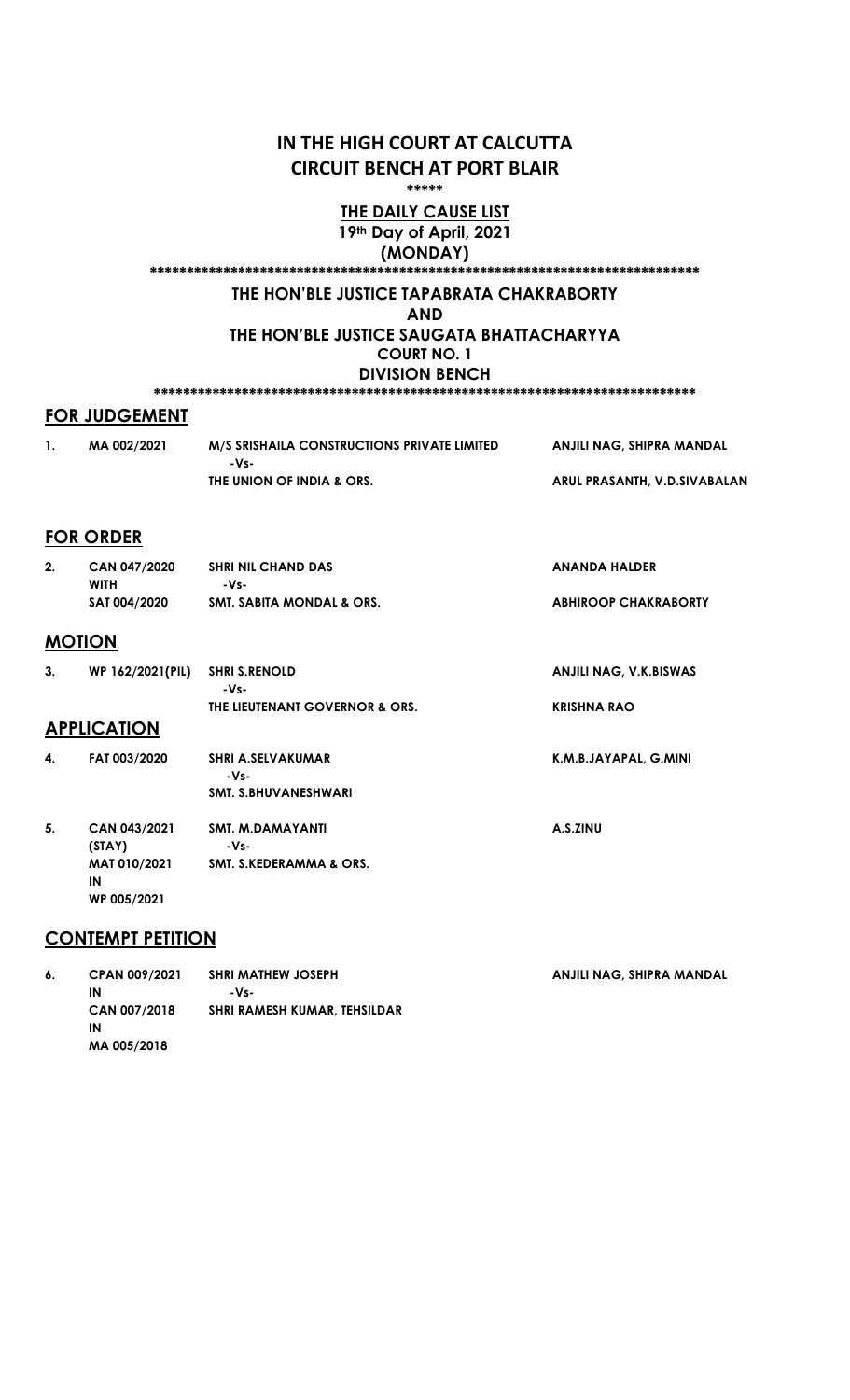# IN THE HIGH COURT AT CALCUTTA CIRCUIT BENCH AT PORT BLAIR

\*\*\*\*\*

### THE DAILY CAUSE LIST 19th Day of April, 2021 (MONDAY)

#### \*\*\*\*\*\*\*\*\*\*\*\*\*\*\*\*\*\*\*\*\*\*\*\*\*\*\*\*\*\*\*\*\*\*\*\*\*\*\*\*\*\*\*\*\*\*\*\*\*\*\*\*\*\*\*\*\*\*\*\*\*\*\*\*\*\*\*\*\*\*\*\*\*\*\*\*\*\*\*\*\*

#### THE HON'BLE JUSTICE TAPABRATA CHAKRABORTY COURT NO. I

SINGLE BENCH

\*\*\*\*\*\*\*\*\*\*\*\*\*\*\*\*\*\*\*\*\*\*\*\*\*\*\*\*\*\*\*\*\*\*\*\*\*\*\*\*\*\*\*\*\*\*\*\*\*\*\*\*\*\*\*\*\*\*\*\*\*\*\*\*\*\*\*\*\*\*\*\*\*\*\*\*\*\*\*\*\*

#### FOR JUDGEMENT

| 1.  | WP-A 9864/2020      | <b>SHRI SANIYA SUBASH</b><br>-Vs-                     | <b>GOPALA BINNU KUMAR</b>       |
|-----|---------------------|-------------------------------------------------------|---------------------------------|
|     |                     | <b>NATIONAL MEDICAL COMMISSION &amp; ORS.</b>         | <b>KRISHNA RAO, TASNEEM</b>     |
|     | <b>MOTION</b>       |                                                       |                                 |
| 2.  | WP-A 146/2021       | SMT. PALANIAMMAL<br>-Vs-                              | RAKESH KUMAR, SRIJA DAS         |
|     |                     | THE HON'BLE LT. GOVERNOR & ORS.                       | <b>ARUL PRASANTH</b>            |
| 3.  | WP-A 151/2021       | SMT. V.PANDI SELVI<br>-Vs-                            | V.D.SIVABALAN, SRIJA DAS        |
|     |                     | THE ANDAMAN AND NICOBAR ADMINISTRATION & ORS.         | <b>KRISHNA RAO</b>              |
| 4.  | WP-A 152/2021       | <b>SHRI ARULANDY</b><br>$-Vs-$                        | V.D.SIVABALAN, SRIJA DAS        |
|     |                     | THE ANDAMAN AND NICOBAR ADMINISTRATION & ORS.         | <b>KRISHNA RAO</b>              |
| 5.  | WP-A 153/2021       | <b>SHRI RAKESH KUMAR YADAV</b><br>-Vs-                | V.D.SIVABALAN, SRIJA DAS        |
|     |                     | THE ANDAMAN AND NICOBAR ADMINISTRATION & ORS.         | <b>KRISHNA RAO</b>              |
| 6.  | WP 159/2021         | <b>SHRI ARUN MISHRA</b><br>-Vs-                       | <b>K.VIJAY KUMAR</b>            |
|     |                     | THE ANDAMAN AND NICOBAR ADMINISTRATION & ORS.         | <b>KRISHNA RAO</b>              |
| 7.  | WP 161/2021         | M/S THANGAVELU TRADERS & ANR.<br>-Vs-                 | <b>ANJILI NAG, V.K.BISWAS</b>   |
|     |                     | THE ANDAMAN AND NICOBAR ADMINISTRATION & ORS.         | <b>KRISHNA RAO</b>              |
| 8.  | WP 163/2021         | <b>SMT. SUNITA DEVI</b>                               | R.P.GOBIND, S.C.MISHRA, P.MENON |
|     |                     | -Vs-<br>THE DIRECTOR, DIRECTORATE OF EDUCATION & ORS. |                                 |
| 9.  | WP-A 166/2021       | <b>SHRI K.JOG TATA RAO &amp; ORS.</b><br>-Vs-         | N.A.KHAN                        |
|     |                     | THE DEPUTY COMMISSIONER & ORS.                        |                                 |
| 10. | WP-A 167/2021       | <b>SMT. RITA TIRKEY &amp; ORS.</b><br>-Vs-            | <b>K.SABIR</b>                  |
|     |                     | THE SECRETARY, PORT BLAIR MUNICIPAL COUNCIL & ORS.    |                                 |
|     | <b>APPLICATION</b>  |                                                       |                                 |
| 11. | CRM 004/2021        | <b>B.VENKAT RAO</b><br>-Vs-                           | <b>M.K.THAKUR</b>               |
|     |                     | THE STATE                                             |                                 |
| 12. | CRAN 013/2021<br>IN | <b>SHRI DEEPAK RAM</b><br>-Vs-                        | N.A.KHAN                        |

CRR 004/2020 SMT. H.H.BEENA KUMARI & ANR.